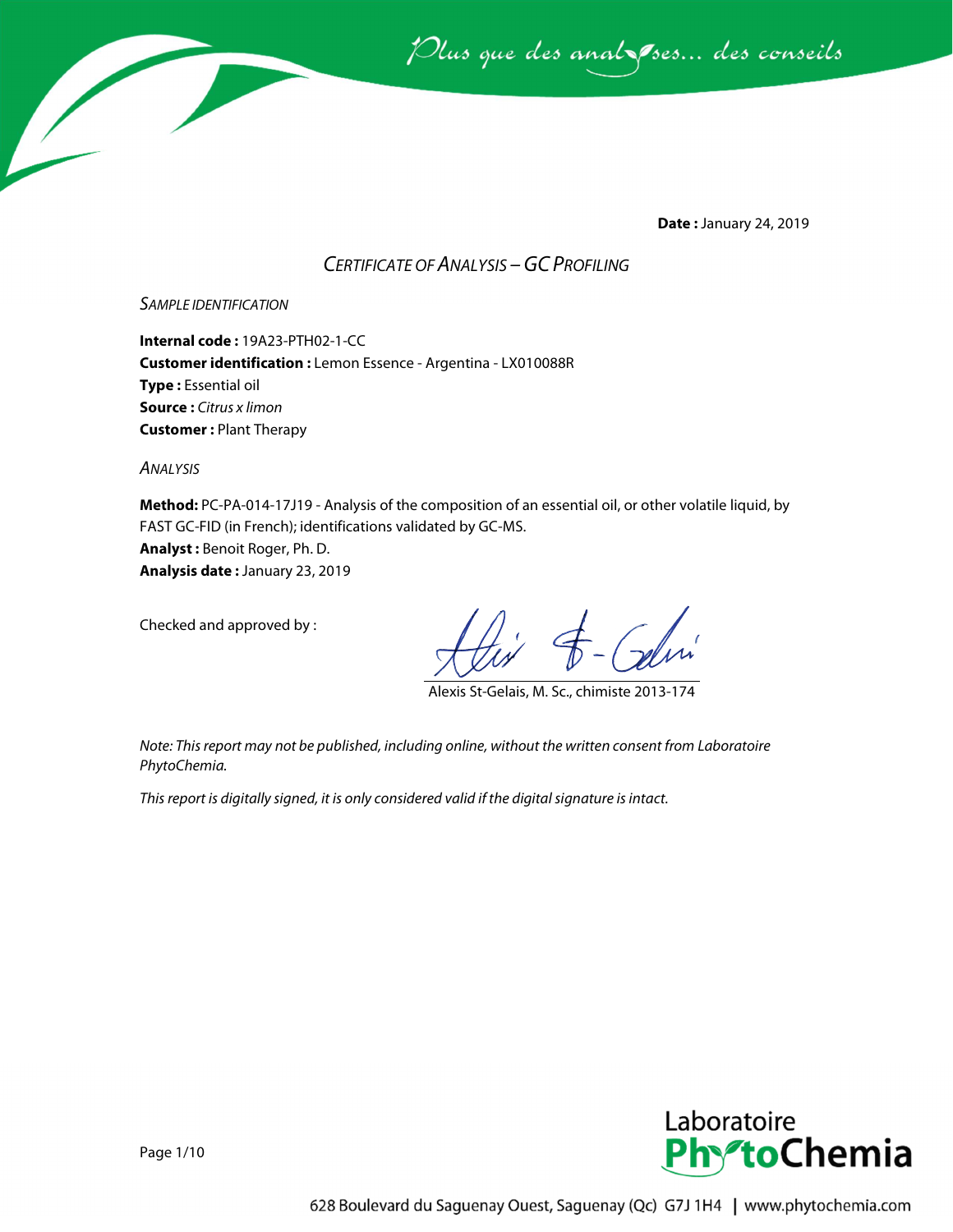### *PHYSICOCHEMICAL DATA*

**Physical aspect:** Clear liquid **Refractive index:** 1.4725 ± 0.0003 (20 °C)

*CONCLUSION*

No adulterant, contaminant or diluent has been detected using this method.



PhytoChemia<br>PhytoChemia<br>*Plus que des analyses... des conseils* 

Page 2/10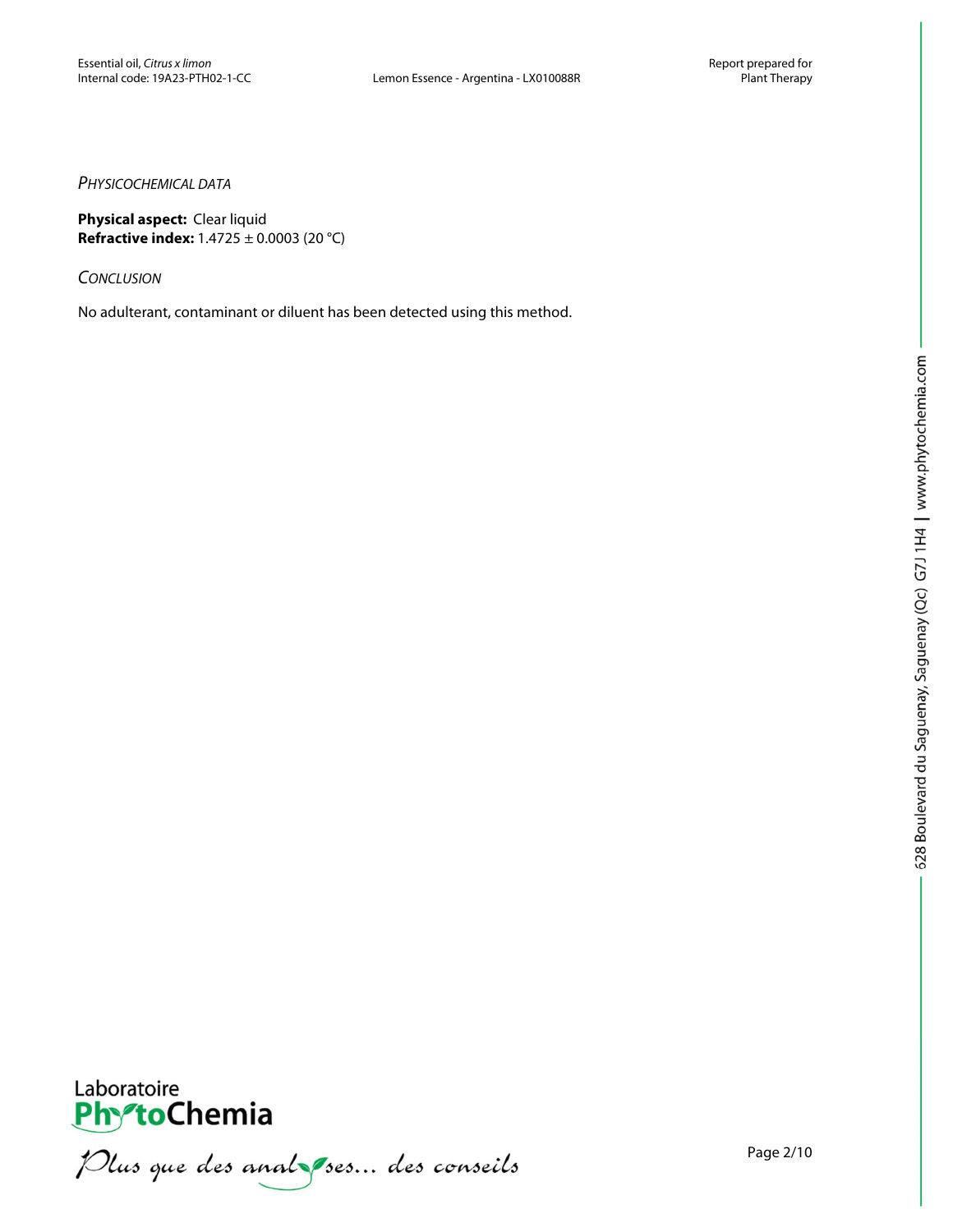#### *ANALYSIS SUMMARY*

| <b>Identification</b>           | DB-5 (%)     | <b>DB-WAX (%)</b> | <b>Classe</b>         |
|---------------------------------|--------------|-------------------|-----------------------|
| Toluene                         | 0.01         | $0.26*$           | Simple phenolic       |
| Octane                          | tr           | tr                | Alkane                |
| Heptanal                        | tr           | 0.01              | Aliphatic aldehyde    |
| Tricyclene                      | tr           | tr                | Monoterpene           |
| a-Thujene                       | 0.25         | $[0.26]^{*}$      | Monoterpene           |
| a-Pinene                        | 1.30         | 1.31              | Monoterpene           |
| Camphene                        | $0.05*$      | 0.05              | Monoterpene           |
| a-Fenchene                      | $[0.05]^{*}$ | 0.01              | Monoterpene           |
| $\beta$ -Pinene                 | $9.42*$      | 8.93              | Monoterpene           |
| Sabinene                        | $[9.42]$ *   | 0.47              | Monoterpene           |
| 6-Methyl-5-hepten-2-one         | 0.03         | 0.03              | Aliphatic ketone      |
| Myrcene                         | 1.39         | 1.39              | Monoterpene           |
| Octanal                         | $0.09*$      | 0.05              | Aliphatic aldehyde    |
| a-Phellandrene                  | $[0.09]*$    | 0.04              | Monoterpene           |
| ∆3-Carene                       | 0.01         | 0.01              | Monoterpene           |
| a-Terpinene                     | 0.25         | 0.25              | Monoterpene           |
| para-Cymene                     | 0.42         | 1.12              | Monoterpene           |
| β-Phellandrene                  | 68.81*       | $0.36*$           | Monoterpene           |
| 1,8-Cineole                     | $[68.81]$ *  | $[0.36]^{*}$      | Monoterpenic ether    |
| Limonene                        | $[68.81]$ *  | 67.71             | Monoterpene           |
| $(Z)-\beta$ -Ocimene            | 0.06         | $9.31*$           | Monoterpene           |
| $(E)-\beta$ -Ocimene            | 0.11         | 0.11              | Monoterpene           |
| γ-Terpinene                     | $9.25*$      | $[9.31]$ *        | Monoterpene           |
| cis-Sabinene hydrate            | $[9.25]^{*}$ | tr                | Monoterpenic alcohol  |
| Octanol                         | 0.05         | 0.05              | Aliphatic alcohol     |
| Terpinolene                     | 0.54         | 0.54              | Monoterpene           |
| trans-Sabinene hydrate          | tr           | 0.01              | Monoterpenic alcohol  |
| Linalool                        | 0.22         | 0.23              | Monoterpenic alcohol  |
| Nonanal                         | 0.08         | 0.07              | Aliphatic aldehyde    |
| endo-Fenchol                    | 0.04         | 0.04              | Monoterpenic alcohol  |
| trans-para-Mentha-2,8-dien-1-ol | 0.03         | 0.01              | Monoterpenic alcohol  |
| cis-Limonene oxide              | 0.05         | 0.05              | Monoterpenic ether    |
| trans-Limonene oxide            | 0.04         | 0.03              | Monoterpenic ether    |
| Camphor                         | 0.02         | 0.01              | Monoterpenic ketone   |
| Epoxyterpinolene                | 0.05         | 0.03              | Monoterpenic ether    |
| Citronellal                     | tr           | tr                | Monoterpenic aldehyde |
| <b>Borneol</b>                  | 0.03         | $0.76*$           | Monoterpenic alcohol  |
| Terpinen-4-ol                   | 0.85         | 0.84              | Monoterpenic alcohol  |
| Isogeranial                     | 0.02         | $0.04*$           | Monoterpenic aldehyde |
| a-Terpineol                     | 0.74         | $[0.76]^{*}$      | Monoterpenic alcohol  |
| Decanal                         | 0.04         | 0.05              | Aliphatic aldehyde    |
| Nerol                           | $0.16*$      | 0.15              | Monoterpenic alcohol  |
| 2,3-Epoxygeranial?              | $[0.16]$ *   |                   | Monoterpenic aldehyde |
| Neral                           | 0.88         | $0.95*$           | Monoterpenic aldehyde |
| Geraniol                        | 0.21         | 0.22              | Monoterpenic alcohol  |
| trans-Ascaridole glycol         | 0.03         | 0.02              | Monoterpenic alcohol  |
| Geranial                        | 1.37         | 1.40              | Monoterpenic aldehyde |
| Undecanal                       | 0.02         | 0.02              | Aliphatic aldehyde    |

# Laboratoire<br>**Phy-toChemia**

Plus que des analzes... des conseils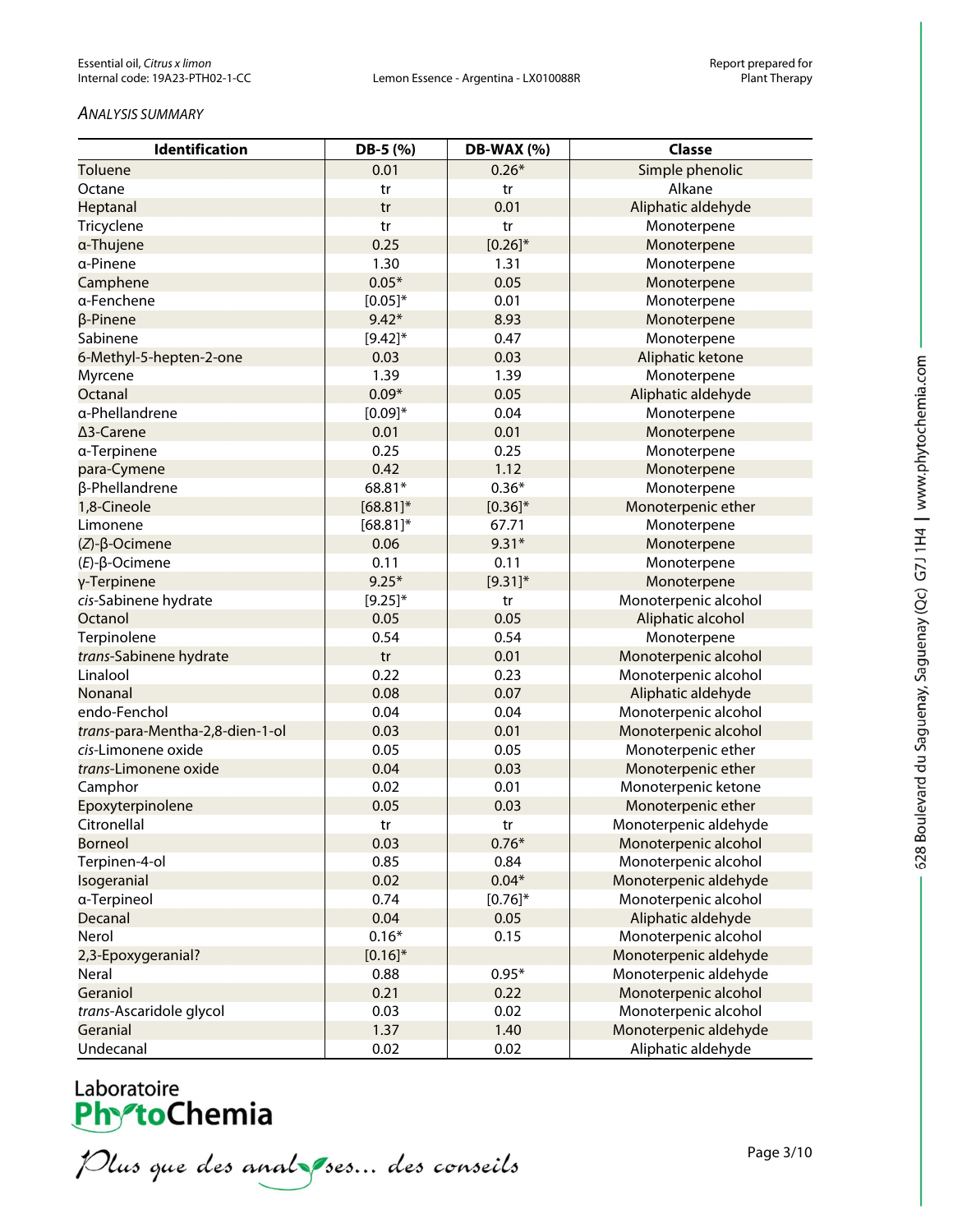Essential oil, *Citrus x limon* Report prepared for

| trans-para-Mentha-2,8-diene-1-<br>hydroperoxide | 0.01         |              | Monoterpenic peroxide    |
|-------------------------------------------------|--------------|--------------|--------------------------|
| Unknown                                         | 0.02         | $0.01*$      | Unknown                  |
| Citronellyl acetate                             | 0.03         | $[0.95]^{*}$ | Monoterpenic ester       |
| Neryl acetate                                   | 0.57         | $1.07*$      | Monoterpenic ester       |
| Geranyl acetate                                 | 0.36         | 0.37         | Monoterpenic ester       |
| Dodecanal                                       | 0.01         | 0.02         | Aliphatic aldehyde       |
| β-Caryophyllene                                 | $0.23*$      | 0.33         | Sesquiterpene            |
| cis-a-Bergamotene                               | $[0.23]^{*}$ | $[0.04]*$    | Sesquiterpene            |
| trans-a-Bergamotene                             | 0.35         | 0.23         | Sesquiterpene            |
| Neryl propionate                                | 0.02         | 0.01         | Monoterpenic ester       |
| $(E)$ - $\beta$ -Farnesene                      | 0.04         | 0.03         | Sesquiterpene            |
| trans-β-Bergamotene                             | 0.02         | 0.03         | Sesquiterpene            |
| Valencene                                       | 0.06         | $0.05*$      | Sesquiterpene            |
| Bicyclogermacrene                               | 0.01         | 0.01         | Sesquiterpene            |
| (Z)-a-Bisabolene                                | 0.04         | 0.04         | Sesquiterpene            |
| β-Bisabolene                                    | $0.49*$      | $[1.07]^{*}$ | Sesquiterpene            |
| γ-Cadinene                                      | $[0.49]^{*}$ | 0.02         | Sesquiterpene            |
| (Z)-γ-Bisabolene                                | 0.01         | $[0.05]$ *   | Sesquiterpene            |
| δ-Cadinene                                      | 0.01         | 0.01         | Sesquiterpene            |
| $(E)$ -a-Bisabolene                             | 0.01         | 0.01         | Sesquiterpene            |
| Spathulenol                                     | 0.03         | 0.03         | Sesquiterpenic alcohol   |
| Caryophyllene oxide isomer                      | $0.03*$      | $[0.01]$ *   | Sesquiterpenic ether     |
| Caryophyllene oxide                             | $[0.03]*$    | 0.02         | Sesquiterpenic ether     |
| Globulol                                        | $[0.03]*$    | 0.01         | Sesquiterpenic alcohol   |
| Unknown                                         | 0.01         | 0.01         | Oxygenated sesquiterpene |
| Unknown                                         | 0.01         | 0.01         | Oxygenated sesquiterpene |
| a-Bisabolol                                     | 0.01         | 0.03         | Sesquiterpenic alcohol   |
| <b>Total identified</b>                         | 99.25%       | 99.26%       |                          |

\*: Two or more compounds are coeluting on this column

[xx]: Duplicate percentage due to coelutions, not taken account in the identified total

tr: The compound has been detected below 0.005% of total signal.

Note: no correction factor was applied

Plus que des analzes... des conseils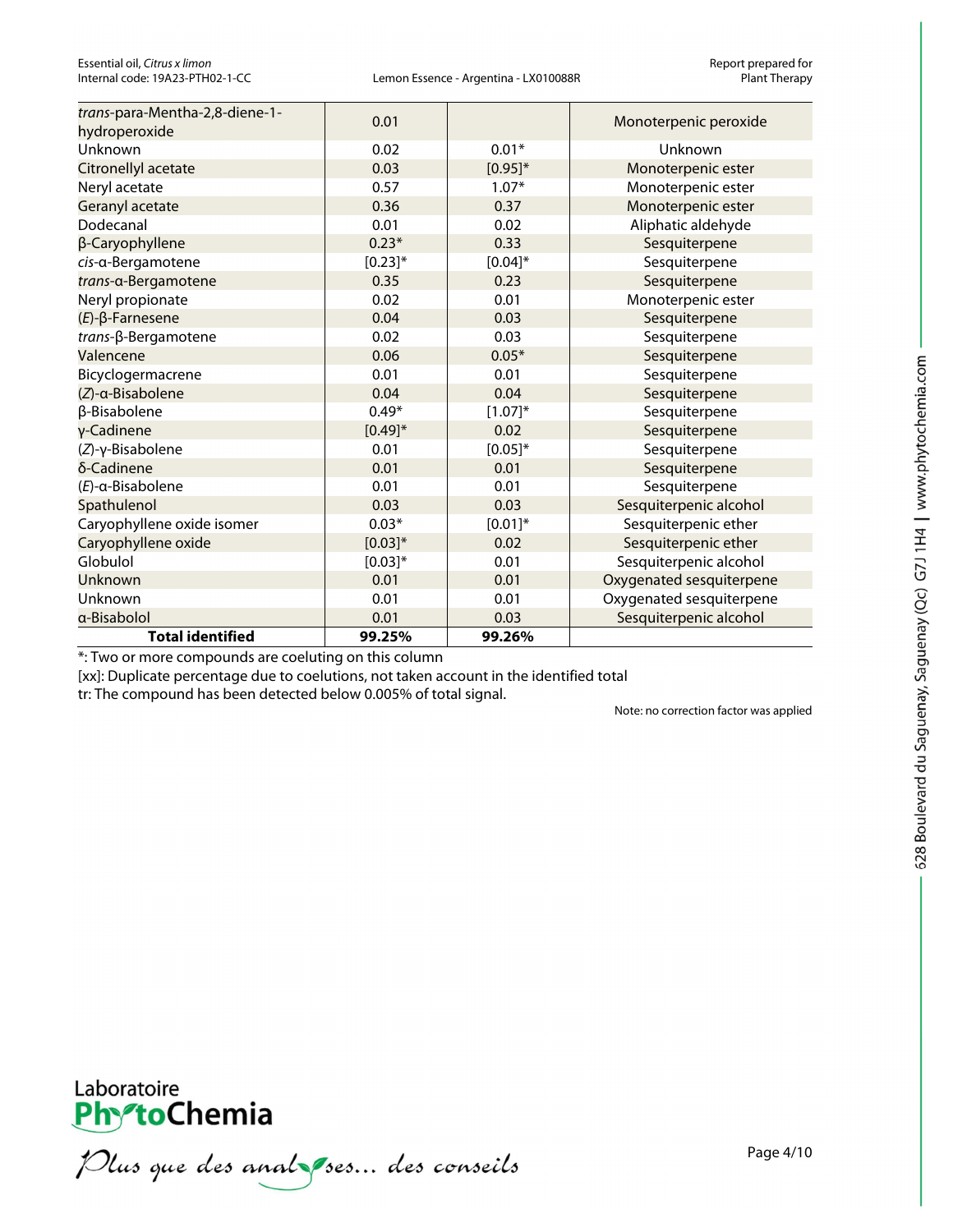### This page was intentionally left blank. The following pages present the complete data of the analysis.



Plus que des analzes... des conseils

Page 5/10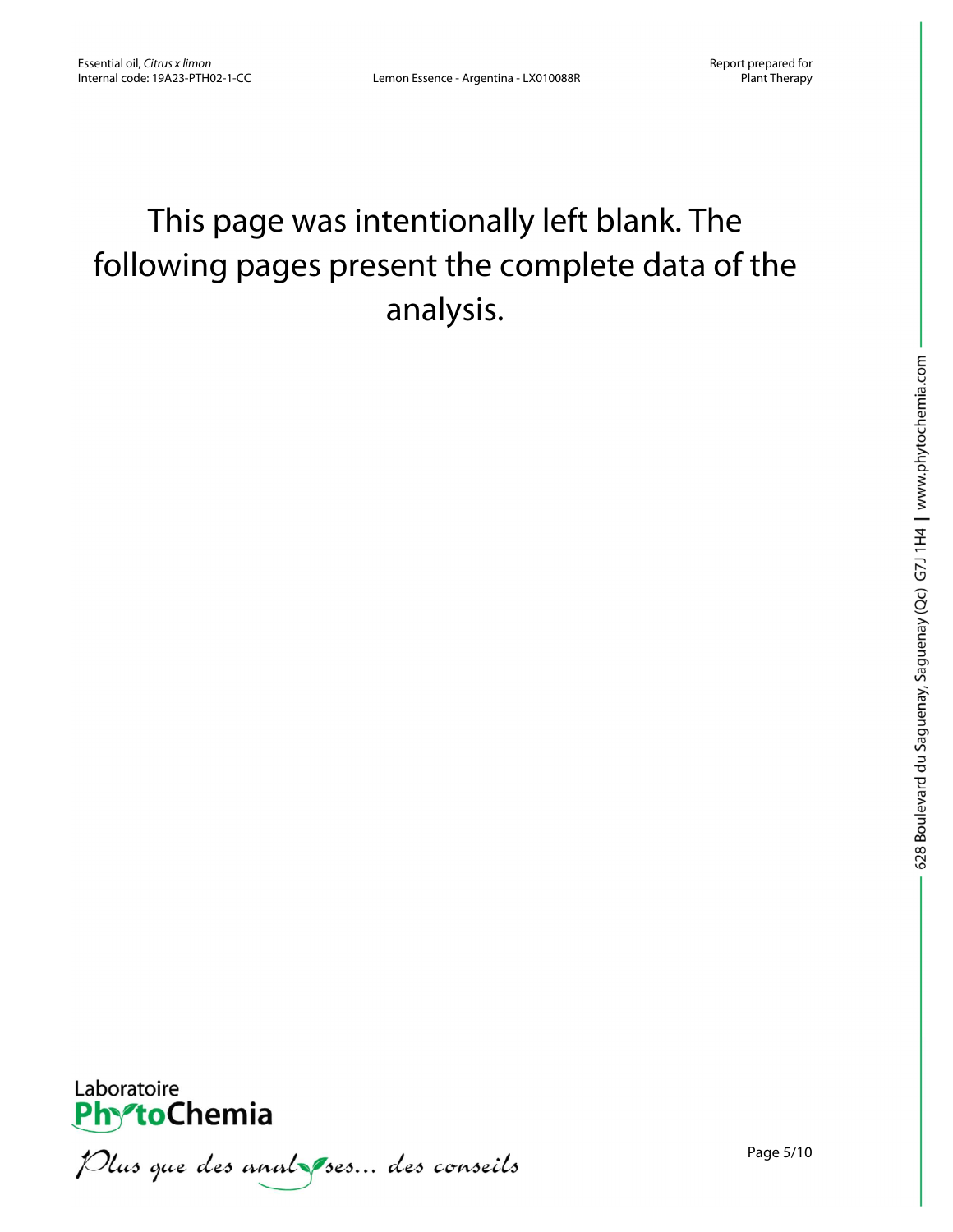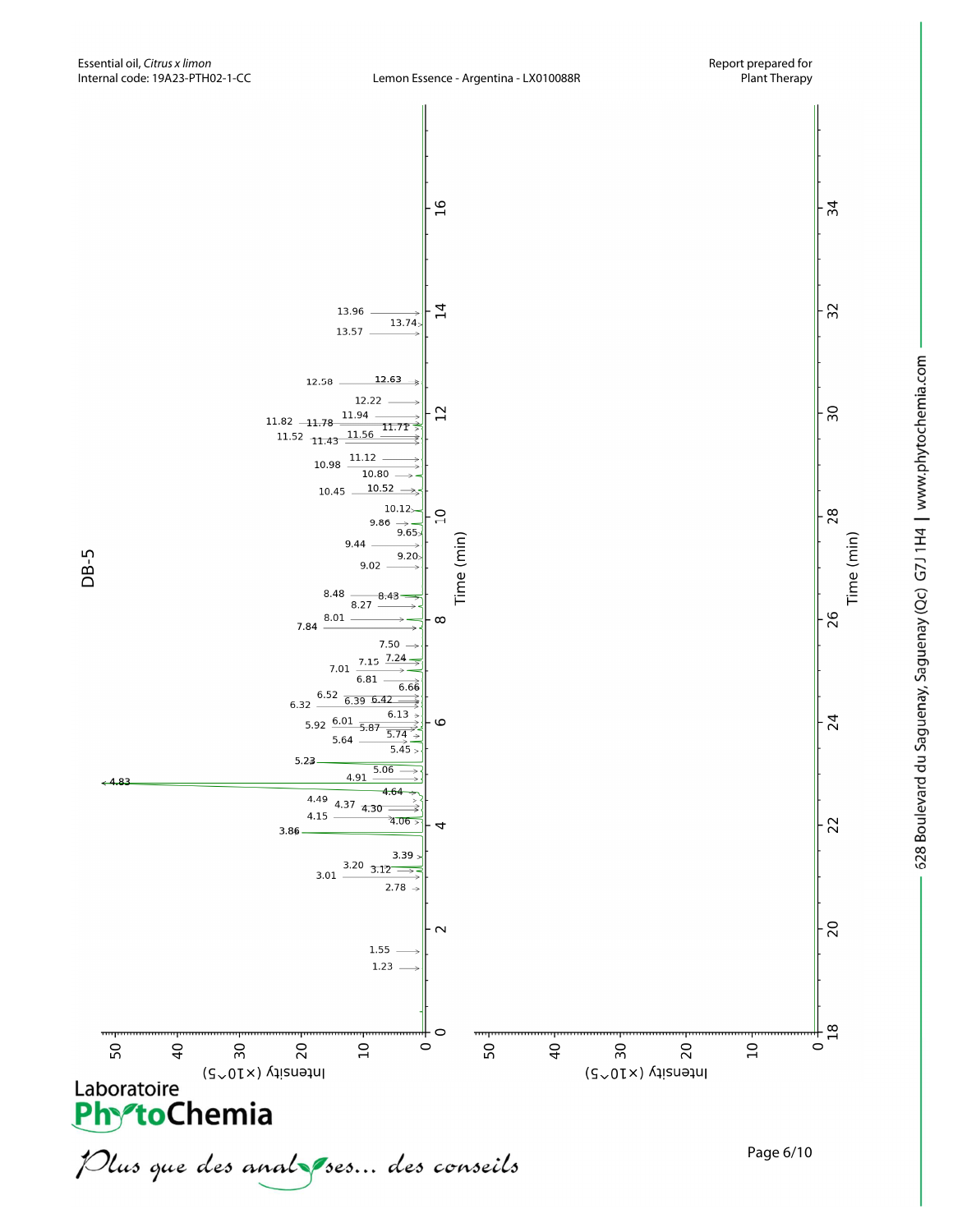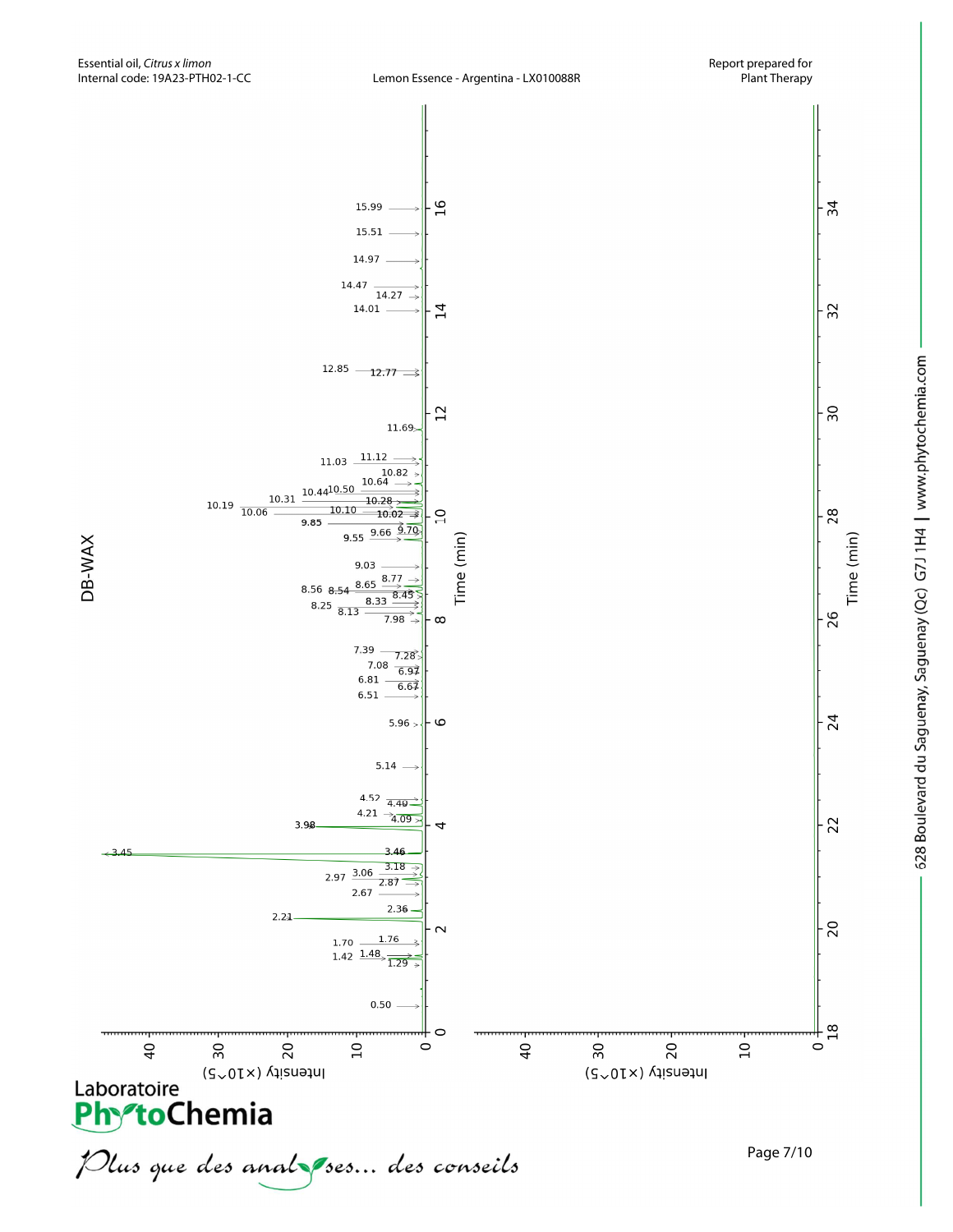### *FULL ANALYSIS DATA*

|                                            | <b>Column DB-5</b> |      |                        | <b>Column DB-WAX</b> |                |            |
|--------------------------------------------|--------------------|------|------------------------|----------------------|----------------|------------|
| <b>Identification</b>                      | R.T                | R.I  | $\%$                   | R.T                  | R <sub>1</sub> | $\%$       |
| Toluene                                    | 1.23               | 756  | 0.01                   | $1.48*$              | 1003           | 0.26       |
| Octane                                     | 1.56               | 799  | tr                     | 0.50                 | 785            | tr         |
| Heptanal                                   | 2.78               | 902  | $\mathop{\mathsf{tr}}$ | 3.18                 | 1153           | 0.01       |
| Tricyclene                                 | 3.01               | 917  | tr                     | 1.29                 | 976            | tr         |
| a-Thujene                                  | 3.12               | 925  | 0.25                   | $1.48*$              | 1003           | [0.26]     |
| a-Pinene                                   | 3.20               | 930  | 1.30                   | 1.42                 | 995            | 1.31       |
| Camphene                                   | $3.39*$            | 942  | 0.05                   | 1.76                 | 1030           | 0.05       |
| a-Fenchene                                 | $3.39*$            | 942  | [0.05]                 | 1.70                 | 1023           | 0.01       |
| β-Pinene                                   | $3.86*$            | 973  | 9.42                   | 2.21                 | 1072           | 8.93       |
| Sabinene                                   | $3.86*$            | 973  | [9.42]                 | 2.36                 | 1086           | 0.47       |
| 6-Methyl-5-<br>hepten-2-one                | 4.06               | 986  | 0.03                   | 5.14                 | 1305           | 0.03       |
| Myrcene                                    | 4.15               | 992  | 1.39                   | 2.97                 | 1136           | 1.39       |
| Octanal                                    | $4.30*$            | 1002 | 0.09                   | 4.52                 | 1257           | 0.05       |
| a-Phellandrene                             | $4.30*$            | 1002 | [0.09]                 | 2.87                 | 1129           | 0.04       |
| ∆3-Carene                                  | 4.37               | 1007 | 0.01                   | 2.67                 | 1113           | 0.01       |
| a-Terpinene                                | 4.49               | 1014 | 0.25                   | 3.06                 | 1143           | 0.25       |
| para-Cymene                                | 4.64               | 1024 | 0.42                   | 4.21                 | 1234           | 1.12       |
| β-Phellandrene                             | $4.83*$            | 1036 | 68.81                  | $3.46*$              | 1176           | 0.36       |
| 1,8-Cineole                                | $4.83*$            | 1036 | [68.81]                | $3.46*$              | 1176           | [0.36]     |
| Limonene                                   | $4.83*$            | 1036 | [68.81]                | 3.45                 | 1174           | 67.71      |
| $(Z)$ - $\beta$ -Ocimene                   | 4.91               | 1041 | 0.06                   | $3.98*$              | 1216           | 9.31       |
| $(E)$ -β-Ocimene                           | 5.06               | 1050 | 0.11                   | 4.09                 | 1225           | 0.11       |
| γ-Terpinene                                | $5.23*$            | 1061 | 9.25                   | $3.98*$              | 1216           | [9.31]     |
| cis-Sabinene<br>hydrate                    | $5.23*$            | 1061 | [9.25]                 | 6.97                 | 1429           | tr         |
| Octanol                                    | 5.45               | 1075 | 0.05                   | 8.25                 | 1526           | 0.05       |
| Terpinolene                                | 5.64               | 1086 | 0.54                   | 4.40                 | 1248           | 0.54       |
| trans-Sabinene<br>hydrate                  | 5.74               | 1093 | tr                     | 7.98                 | 1505           | 0.01       |
| Linalool                                   | 5.87               | 1101 | 0.22                   | 8.13                 | 1517           | 0.23       |
| Nonanal                                    | 5.92               | 1104 | 0.08                   | 5.96                 | 1354           | 0.07       |
| endo-Fenchol                               | 6.01               | 1110 | 0.04                   | 8.45                 | 1542           | 0.04       |
| trans-para-<br>Mentha-2,8-dien-<br>$1$ -ol | 6.13               | 1118 | 0.03                   | 9.02                 | 1586           | 0.01       |
| cis-Limonene<br>oxide                      | 6.32               | 1130 | 0.05                   | 6.51                 | 1394           | 0.05       |
| trans-Limonene<br>oxide                    | 6.39               | 1135 | 0.04                   | 6.68                 | 1407           | 0.03       |
| Camphor                                    | 6.42               | 1137 | 0.02                   | 7.28                 | 1452           | 0.01       |
| Epoxyterpinolene                           | 6.52               | 1143 | 0.05                   | 6.81                 | 1417           | 0.03       |
| Citronellal                                | 6.66               | 1152 | tr                     | 7.08                 | 1437           | tr         |
| Borneol                                    | 6.81               | 1162 | 0.03                   | $9.85*$              | 1654           | 0.76       |
| Terpinen-4-ol                              | 7.01               | 1175 | 0.85                   | 8.65                 | 1557           | 0.84       |
| Isogeranial                                | 7.15               | 1184 | 0.02                   | $8.33*$              | 1532           | 0.04       |
| a-Terpineol                                | 7.24               | 1190 | 0.74                   | $9.85*$              | 1654           | [0.76]     |
| Decanal                                    | 750                | 1207 | 0.04                   | 739                  | 1460           | <b>005</b> |

Laboratoire<br>**Phy<sup>-</sup>toChemia** 

Plus que des analzes... des conseils

Page 8/10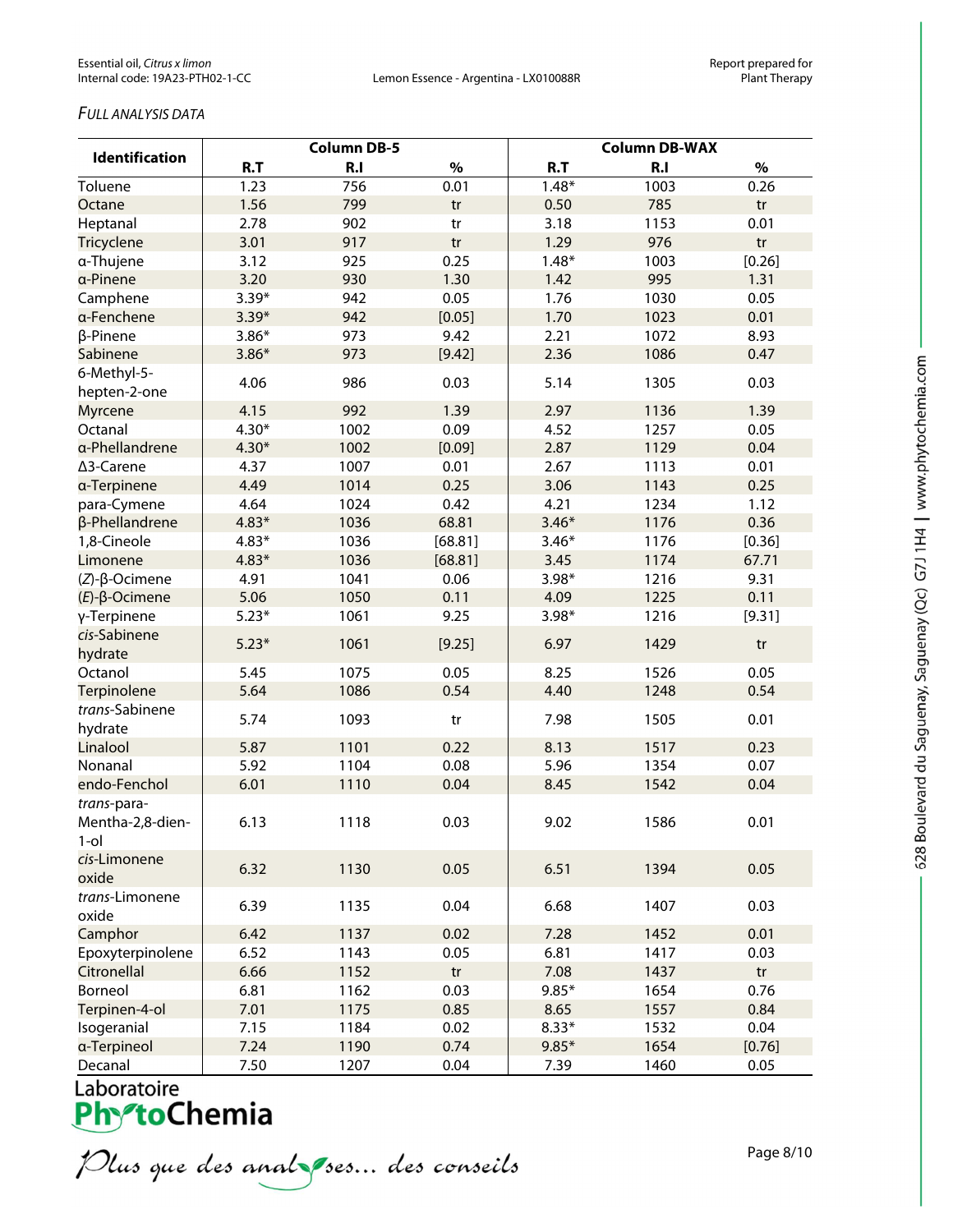Essential oil, *Citrus x limon*<br>Internal code: 19A23-PTH02-1-CC **Access Connect Science Argentina** - LX010088R **Report prepared for**<br>Plant Therapy

Lemon Essence - Argentina - LX010088R

| Nerol                                                                | $7.84*$  | 1230   | 0.16   | 11.12    | 1760   | 0.15   |
|----------------------------------------------------------------------|----------|--------|--------|----------|--------|--------|
| 2,3-Epoxygeranial?                                                   | $7.84*$  | 1230   | [0.16] |          |        |        |
| <b>Neral</b>                                                         | 8.01     | 1242   | 0.88   | $9.55*$  | 1629   | 0.95   |
| Geraniol                                                             | 8.27     | 1259   | 0.21   | 11.69    | 1809   | 0.22   |
| trans-Ascaridole<br>glycol                                           | 8.43     | 1270   | 0.03   | 14.27    | 2046   | 0.02   |
| Geranial                                                             | 8.48     | 1274   | 1.37   | 10.19    | 1681   | 1.40   |
| Undecanal                                                            | 9.02     | 1307   | 0.02   | 8.77     | 1567   | 0.02   |
| trans-para-                                                          |          |        |        |          |        |        |
| Mentha-2,8-diene-<br>1-hydroperoxide                                 | 9.20     | 1320   | 0.01   |          |        |        |
| Unknown [m/z 82,<br>59 (44), 41 (43), 95<br>(31), 43(29), 81<br>(24) | 9.44     | 1337   | 0.02   | $12.77*$ | 1905   | 0.01   |
| Citronellyl acetate                                                  | 9.66     | 1352   | 0.03   | $9.55*$  | 1629   | [0.95] |
| Neryl acetate                                                        | 9.86     | 1367   | 0.57   | 10.28*   | 1688   | 1.07   |
| Geranyl acetate                                                      | 10.12    | 1386   | 0.36   | 10.64    | 1719   | 0.37   |
| Dodecanal                                                            | 10.45    | 1410   | 0.01   | 10.06    | 1670   | 0.02   |
| β-Caryophyllene                                                      | $10.52*$ | 1414   | 0.23   | 8.56     | 1550   | 0.33   |
| cis-a-Bergamotene                                                    | $10.52*$ | 1414   | [0.23] | $8.33*$  | 1532   | [0.04] |
| trans-a-<br>Bergamotene                                              | 10.80    | 1435   | 0.35   | 8.54     | 1548   | 0.23   |
| Neryl propionate                                                     | 10.98    | 1448   | 0.02   | 11.03    | 1752   | 0.01   |
| $(E)$ - $\beta$ -Farnesene                                           | 11.12    | 1459   | 0.04   | 9.66     | 1638   | 0.03   |
| $trans-\beta-$<br>Bergamotene                                        | 11.43    | 1483   | 0.02   | 9.70     | 1641   | 0.03   |
| Valencene                                                            | 11.52    | 1489   | 0.06   | $10.02*$ | 1667   | 0.05   |
| Bicyclogermacrene                                                    | 11.56    | 1492   | 0.01   | 10.10    | 1674   | 0.01   |
| (Z)-α-Bisabolene                                                     | 11.71    | 1503   | 0.04   | 10.31    | 1691   | 0.04   |
| β-Bisabolene                                                         | $11.78*$ | 1509   | 0.49   | 10.28*   | 1688   | [1.07] |
| γ-Cadinene                                                           | $11.78*$ | 1509   | [0.49] | 10.44    | 1702   | 0.02   |
| (Z)-γ-Bisabolene                                                     | 11.82    | 1512   | 0.01   | $10.02*$ | 1667   | [0.05] |
| δ-Cadinene                                                           | 11.94    | 1521   | 0.01   | 10.50    | 1707   | 0.01   |
| $(E)$ -a-Bisabolene                                                  | 12.22    | 1543   | 0.01   | 10.82    | 1734   | 0.01   |
| Spathulenol                                                          | 12.58    | 1572   | 0.03   | 14.47    | 2065   | 0.03   |
| Caryophyllene<br>oxide isomer                                        | $12.63*$ | 1576   | 0.03   | 12.77*   | 1905   | [0.01] |
| Caryophyllene<br>oxide                                               | $12.63*$ | 1576   | [0.03] | 12.85    | 1913   | 0.02   |
| Globulol                                                             | $12.63*$ | 1576   | [0.03] | 14.01    | 2021   | 0.01   |
| Unknown [m/z 94,<br>43 (89), 41 (67),<br>122 (46), 69<br>(41)222]    | 13.57    | 1652   | 0.01   | 14.97    | 2114   | 0.01   |
| Unknown [m/z 69,<br>95 (100), 41 (89),<br>109 (68), 67<br>(61)222]   | 13.74    | 1666   | 0.01   | 16.00    | 2218   | 0.01   |
| a-Bisabolol                                                          | 13.96    | 1685   | 0.01   | 15.51    | 2169   | 0.03   |
| <b>Total identified</b>                                              |          | 99.25% |        |          | 99.26% |        |

## Laboratoire<br>**Phy<sup>s</sup>toChemia**

Plus que des analzes... des conseils

Page 9/10